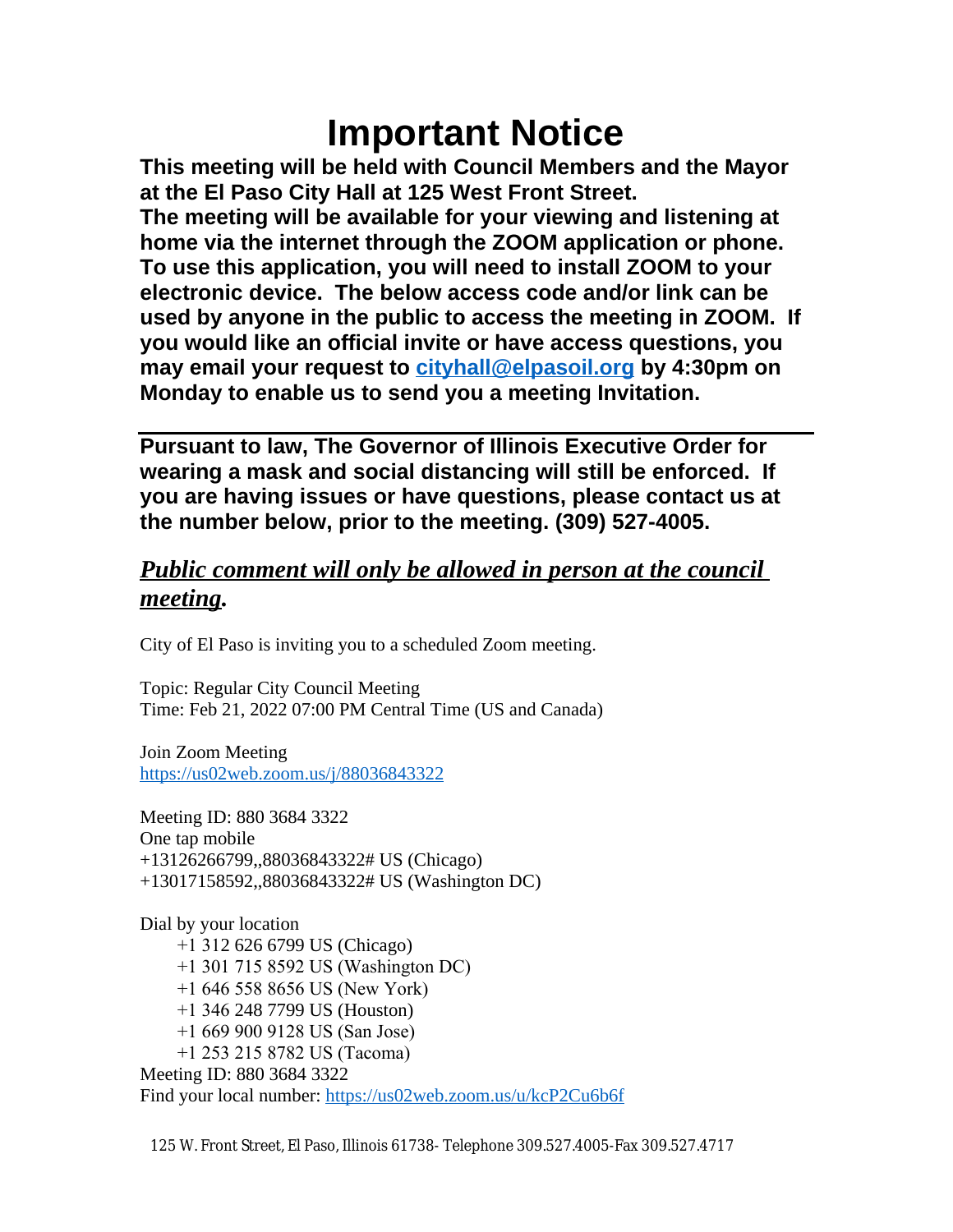CITY OF EL PASO CITY COUNCIL MEETING AGENDA El Paso City Hall 125 West Front Street Monday February 21, 2022 7:00 PM

**1. Call to Order:**

#### **2. Pledge of Allegiance:**

#### **3. Roll Call:**

| <b>JW Price</b>               | Mayor    |
|-------------------------------|----------|
| <b>Thad Mool</b>              | Ward I   |
| <b>Will Moore</b>             | Ward I   |
| Alex Brucker                  | Ward II  |
| Mary Ellen Kilpatrick Ward II |          |
| Jenny Staulcup                | Ward III |
| <b>Brandon Barker</b>         | Ward III |

**4. Approval of Agenda:**

#### **5. Consent Agenda:**

- A. Consideration and approval of the minutes for the February 7, 2022 City Council Meeting.
- B. Consideration and approval of the Register of Bills from February 8th to February 21, 2022.
- C. Consideration and approval of the Treasurer's Report for January 2022.

#### **6. Public Comments:**